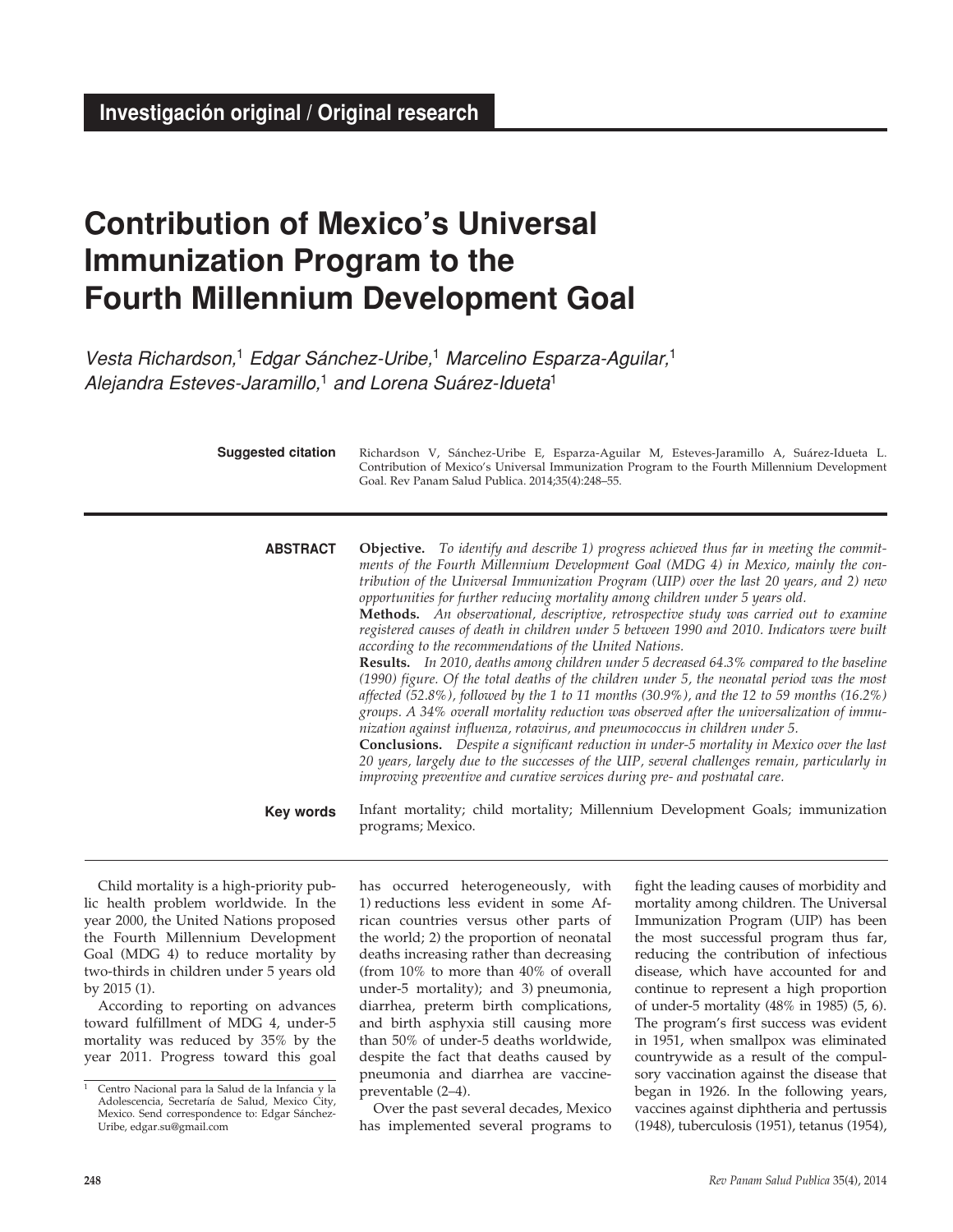poliomyelitis (1956), and measles (1970) were incorporated into the immunization schedule (7).

Since 1980, intensive annual vaccination campaigns using field workers were put in place to 1) reach the smallest and most isolated communities, 2) update immunization schedules for children, and 3) break the chains of disease transmission in a short period of time. This strategy proved successful, as Mexico documented the last cases of wild polio and diphtheria in 1990 and 1991 respectively (7).

During that same two-year period (1990–1991), however, a National Immunization Coverage Survey reported low coverage rates (46%) for the basic vaccination schedule for children under 1 year old. In addition, in 1990, an outbreak of measles resulted in a mortality rate of 38.4 deaths per 100 000 children under 5 and nearly 6 000 total deaths. In response to these two events, and to help achieve commitments made at UNICEF's 1990 World Summit for Children, in 1991 Mexico created the National Immunization Council (NIC). The NIC coordinates the UIP, providing direction to all health institutions working to control and eliminate vaccine-preventable diseases (8, 9).

Since its inception, the NIC has approved the inclusion of vaccines against mumps and rubella (1998), hepatitis B (1999), *Haemophilus influenzae* b (Hib) (1999), influenza (2004), rotavirus (2007), pneumococcus (2008), and human papillomavirus (HPV) (2011) in the UIP, making Mexico's vaccination schedule one of the most complete in the Americas. Current immunization strategies are focused on the timely completion of free vaccinations for children under 8 years old in all public health units countrywide. The NIC promotes these vaccinations during three annual National Health Weeks that include intensive community vaccination activities and other overall health promotion efforts (7).

The National Program for Infant Mortality Reduction (*Programa de acción específico 2007–2012 para la prevención de la mortalidad infantil*, PRONAREMI) was initiated in 2007. Its main strategies include strengthening immunization activities, improving health education among the general population, improving health workers' knowledge of integrated management of infants, timely management of acute diarrheal diseases (ADDs) and acute respiratory infections (ARIs), accident prevention, and promoting healthy eating behaviors and micronutrient supplementation to reduce the prevalence of malnutrition in children under 5 years old (10).

This report describes progress achieved thus far in meeting the commitments of MDG 4 in Mexico—mainly the contribution of the UIP over the last 20 years—and new opportunities for further reducing mortality among children under 5 years old.

# **MATERIALS AND METHODS**

An observational, descriptive, retrospective study was conducted using secondary sources from dynamic databases managed by the Ministry of Health's General Directorate of Health Information. These databases contain information from death certificates issued by medical services (11). While the main study period was 1990 to 2010, data collection was expanded to include the period 1986–1990 for the analysis of the causes and distribution of deaths in children under 5.

Diseases were classified using the categories proposed in the World Health Organization (WHO) 1990 Global Burden of Disease (GBD) study. When a more detailed analysis was required, causes of death were assigned according to the 10th Revision of the International Classification of Diseases (ICD-10)  $(12, 13)$ .

The methodology proposed by WHO in 2006 was applied to estimate infant and under-5 mortality rates. The total number of live births estimated by the Mexican Population Council (*Consejo Nacional de Población*, CONAPO) was used as the denominator in both cases, and the number of estimated deaths for each study period was used as the numerator (14).

To calculate the mortality rates by specific cause, the population by age group (estimated by CONAPO) was used for the denominator, and the number of observed deaths reported in the Ministry of Health dynamic mortality databases was used as the numerator. The latter figures are subject to under-registration (omissions in reported deaths), especially in less developed regions.

Mortality rates across two different periods were estimated using the statistical median of the annual frequency of deaths and the statistical median of

the population for each corresponding period, and the estimated percentages of change in mortality (reductions or increases) and their 95% confidence intervals (CIs) were calculated. A chisquare test was used to assess statistical differences. The degree of association between infant mortality rates and the proportion of births in health facilities was established using a non-parametric correlation test.

# **RESULTS**

### **Mortality in children under 5**

Between 1990 and 2010, Mexico reported a 64.3% reduction in overall child mortality, with a baseline figure of 47.1 deaths per 1 000 live births (lb) decreasing to 16.8/1 000 lb. The steepest decrement occurred over the period 1990– 1995, which had an annual reduction rate of 2.5 deaths/1 000 lb. During the period 2000–2005, the pace of reduction digressed, resulting in an annual reduction of only 0.51 deaths/1 000 lb. For the remaining five years of the study period, the reduction rate increased to an annual rate of 0.7 deaths /1 000 lb. If this rate of reduction is sustained, Mexico will meet MDG 4 commitments by 2015.

While infant mortality has been the primary contributor to under-5 mortality in Mexico, accounting for 82.4% of deaths, it has also decreased by 63.8%, from 39.09/1 000 lb in 1990 to 14.14/1 000 lb in 2010. The most pronounced reduction (49.2%) was achieved during the first decade (1990–2000). Over the second decade (2000–2010), only a 14.6% reduction was observed (Figure 1).

 Overall, the greatest burden of infant mortality in Mexico occurs during the neonatal period. The proportion of neonatal deaths among overall deaths in children under 5 has increased steadily over time: in 1986, infants 1–11 months old accounted for 44% of all under-5 deaths, followed by neonatal deaths (32%). By 1990, the difference in the proportions of the two age groups among all deaths was smaller (40% versus 37% of deaths respectively). In 2010, 52.8% of deaths in children under 5 occurred in the neonatal period, followed by 30.9% between the ages of 1–11 months and 16.2% between the ages of 12–59 months (Figure 2).

The transition observed in the age of occurrence of death has gone hand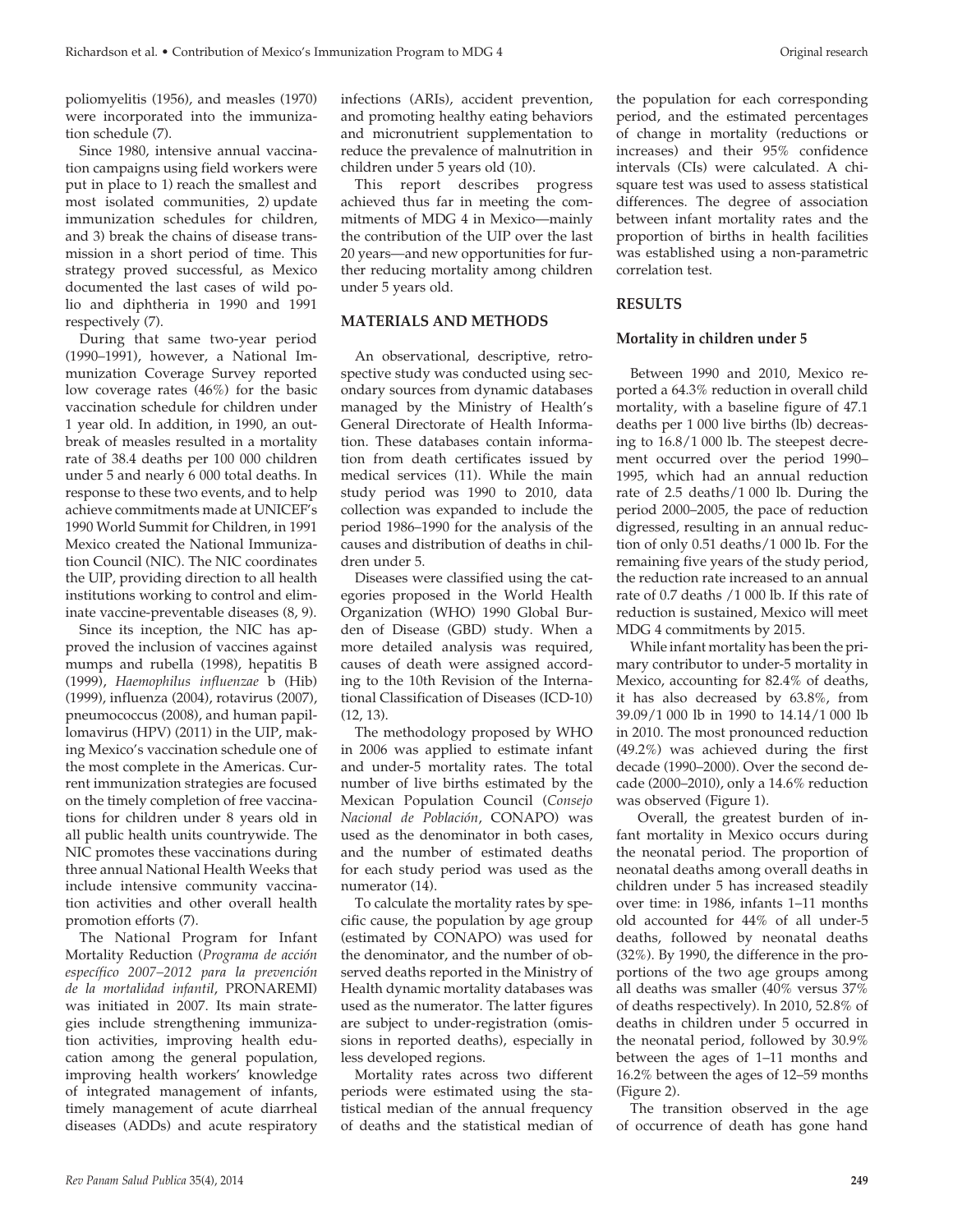**FIGURE 1. Infant mortality and under-5 mortality and their reduction percentages relative to the Fourth Millennium Development Goal (MDG 4) commitment, Mexico, 1990–2010a**



a Denominator: total number of live births estimated by the Mexican Population Council; numerator: estimated deaths for each study period (14).





a Causes of death are grouped according to the Global Burden of Disease classification (12).

in hand with a transition in the leading causes of death. In 1986, infectious diseases were responsible for 45% of all deaths in children under 5. By 1990, these diseases were still the leading cause of death, accounting for 41% of all under-5 mortality, but as of 2010, they only accounted for 12.8% of total deaths in children under 5. For the 2005–2010 period, there was a 21% decrease versus the preceding five years (95% CI: 18–25; *P* < 0.001) (Figures 2 and 3).

Diseases originating in the perinatal period have consistently been among the leading causes of infant mortality in Mexico. A reduction of 21.2% was documented for the period 1990–2010 (from 9.4/1 000 lb to 7.4/1 000 respectively). In the second five-year period, these causes of death decreased 8% (95% CI:  $6-10$ ;  $P < 0.001$ ) compared to the first five-year period. The increase in the proportion of deliveries in medical facilities (from 71.2% in 1990 to 84.7% in 2009) appears to have played an important role in the reduction of perinatal mortality, based on evidence of a strong negative correlation (Spearman's rho =  $-0.902$ ;  $P < 0.001$ ).

Up to 30% of infant mortality is due to four main perinatal pathologies: respiratory distress syndrome and other respiratory conditions; infections; intrauterine hypoxia and birth asphyxia; and low birth weight and prematurity. Although respiratory distress syndrome and other respiratory conditions have continuously decreased over the last 20 years, particularly in the last five years, they are still the leading cause of death. Intrauterine hypoxia and birth asphyxia have followed the same pattern of reduction. Deaths due to perinatal infections and prematurity and low birth weight have been increasing (Table 1).

After perinatal causes, congenital malformations, ARIs, ADDs, accidents, and child malnutrition follow in importance as causes of infant mortality. In past decades, deaths by accidents, among which those related to accidental airway obstruction are the most important, had displayed little variations, with an increasing trend, but over the last five years, this tendency has reversed, and the recording of congenital malformations as the cause of death has increased (Figure 4).

Analysis of mortality in children 1–4 years old showed that deaths from infectious causes such as ARIs and ADDs and those caused by malnutrition had declined significantly, while deaths from three other pathologies—accidents, congenital malformations, and cancer had increased proportionally. Accidents have been among the leading causes of death in this age group since 1994, with motor vehicle accidents the most prevalent followed by drowning, choking, and accidental falls. Congenital malformations have remained the second leading cause of death for the last 12 years. This could be related to the fact that more in-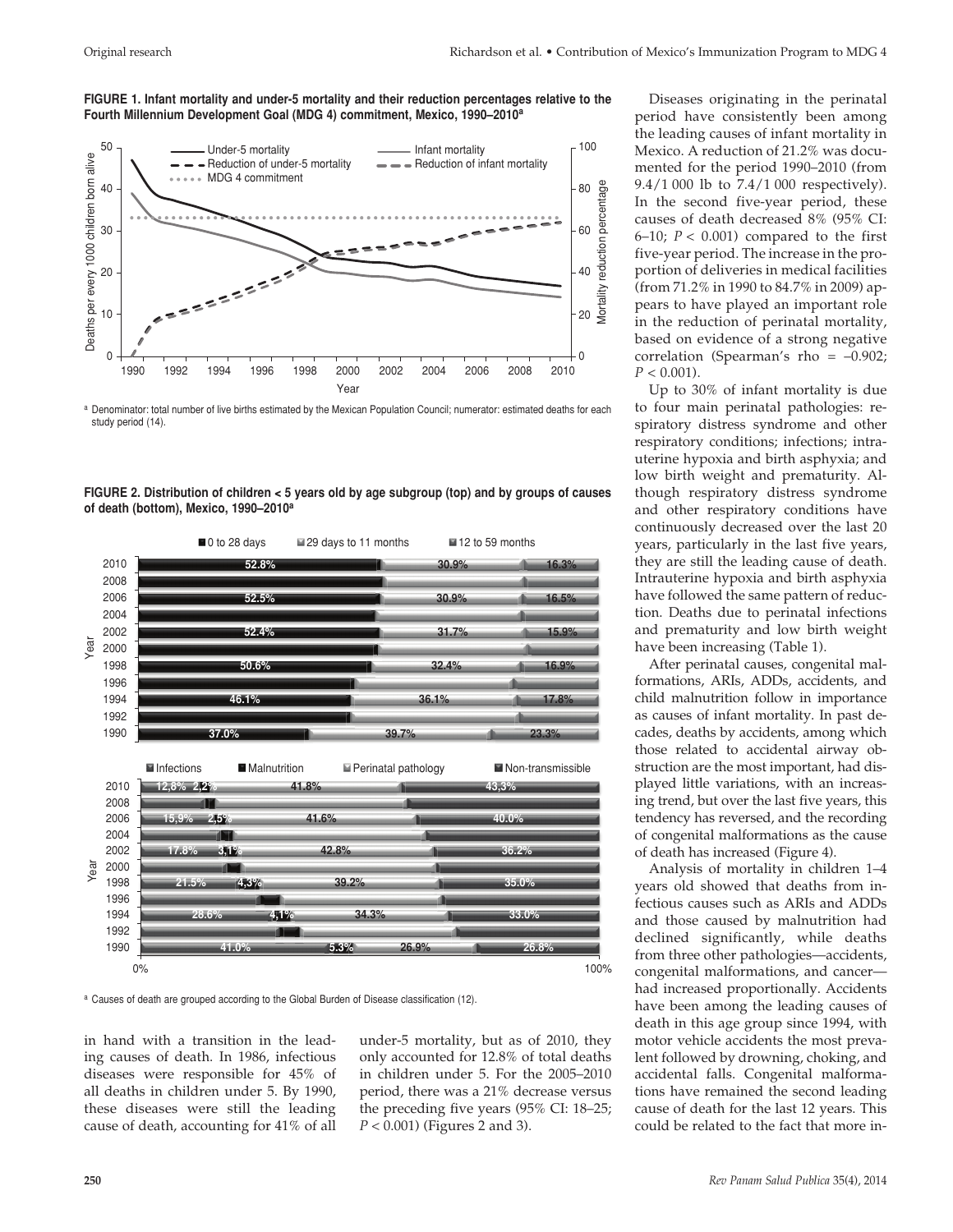

**Figure 3. Top five leading causes of death among children < 5 years old, and their 2010 distribution, Mexico, 1990–2010a** 

a Causes of death are grouped according to the Global Burden of Disease classification (12).

fants with congenital malformations are surviving beyond their first year. Cancer has been the fourth leading cause of under-5 mortality in Mexico for the last couple of years, with leukemia, lymphomas, and central nervous system tumors the most frequently reported malignancies (Figure 4, Table 1).

#### **Effects of the Universal Immunization Program on under-5 mortality**

During the first half of the 1990s, the UIP maintained control of the six vaccine-preventable diseases, which represented 0.74/100 000 of under-5 mortality. Over the period 1995–2010, the vaccination program expanded 130%, increasing from 6 to 14 immunogens.

Since 1990, the increase in the proportion of children 1 year old that were vaccinated against measles contributed to breaking the chain of transmission of that endemic virus in Mexico. According to WHO estimates, by 1990, Mexico had achieved 75% measles vaccination coverage among children 1 year old. This coverage increased to 90% by 1994 and has remained above 95% since 1998 (15). The effect of measles vaccination coverage is evident given that the last death due to the disease was documented in 1995, followed by the last endemic case a year later.

In 1998, a combination measles, mumps, and rubella (MMR) vaccine was introduced to the national immunization schedule. However, because of the low burden in mortality represented by the two latter diseases, this did not affect overall mortality rates significantly.

A year later, the introduction of the Hib vaccine contributed to the already observed decrease in deaths due to meningitis in children under 5, and in 2008, the conjugated pneumococcal vaccine became universal. After the implementation of these two vaccines, a 70% reduction in mortality due to meningitis (95% CI: 51%–81%; *P* < 0.0001) was observed in children under 5 when comparing the last five-year study period (2005–2010) with the initial five-year study period (1990–1995).

The universal introduction of vaccines against influenza, rotavirus, and pneumococcus is estimated to have prevented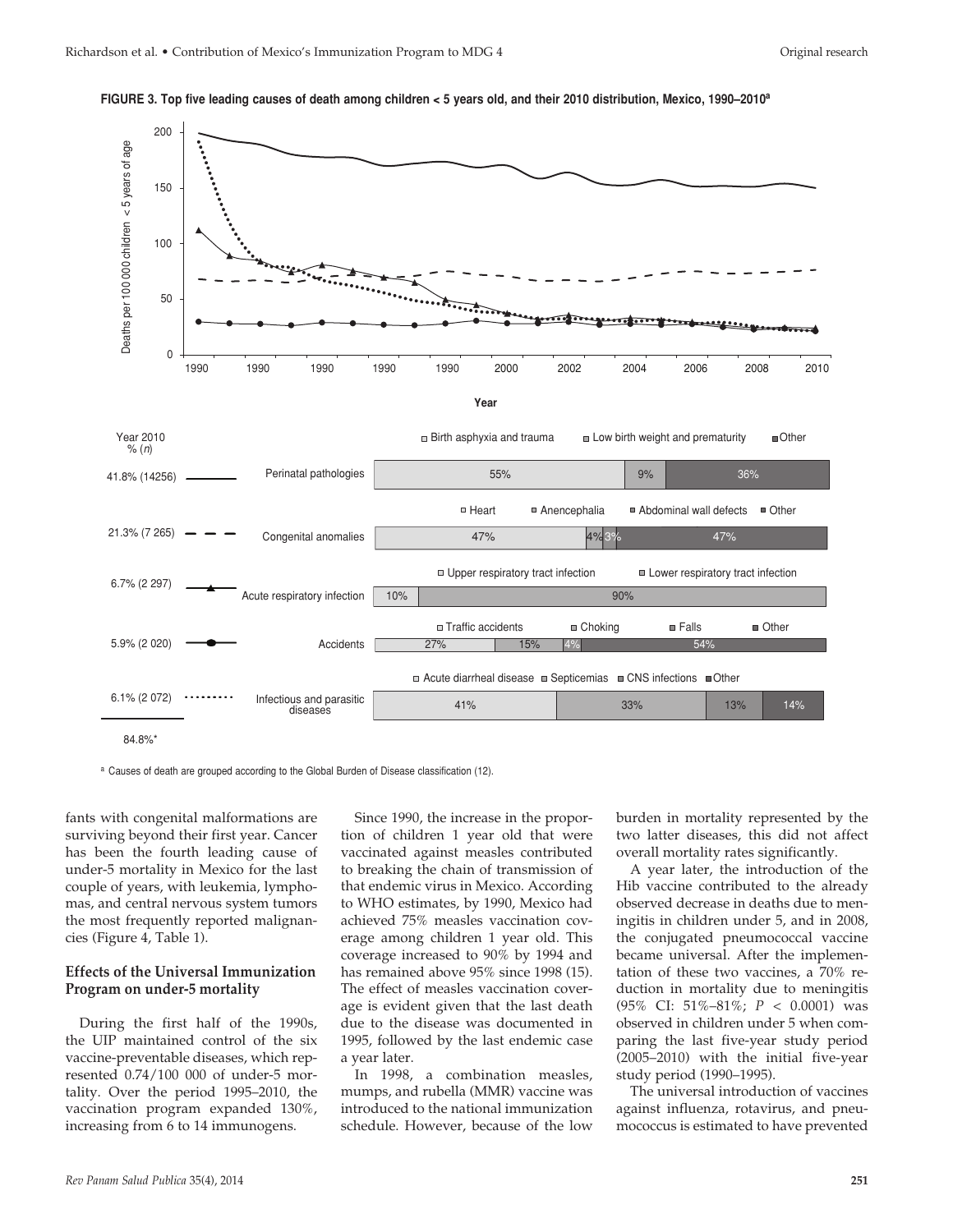|                                                                                                                        | Age<br>(years)        | Annual number of deaths<br>(median) |                           | Annual mortality rate <sup>a</sup> |                       | Absolute reduction           |                                | Relative reduction <sup>b</sup> |                                                                 |                               |
|------------------------------------------------------------------------------------------------------------------------|-----------------------|-------------------------------------|---------------------------|------------------------------------|-----------------------|------------------------------|--------------------------------|---------------------------------|-----------------------------------------------------------------|-------------------------------|
|                                                                                                                        |                       | 1991-1995                           | 2006-2010                 | 1991-1995                          | 2006-2010             | Number of<br>deaths          | Mortality<br>rate <sup>a</sup> | $\%$                            | (C c)                                                           | $\mathsf{P}$                  |
| Infections                                                                                                             | < 5<br>< 1<br>$1 - 4$ | 18 24 2<br>13855<br>4 3 6 9         | 4932<br>3547<br>1 3 4 5   | 157.9<br>575.1<br>47.5             | 50.9<br>181.4<br>17.3 | 13 3 10<br>10 308<br>3 0 2 4 | 107<br>393.7<br>30.2           | 68<br>68<br>64                  | (66 to 70)<br>(66 to 71)<br>(60 to 67)                          | < 0.001<br>< 0.001<br>< 0.001 |
| Cancer                                                                                                                 | < 5<br>< 1<br>$1 - 4$ | 508<br>73<br>427                    | 507<br>76<br>434          | 4.4<br>3.0<br>4.6                  | 5.2<br>3.9<br>5.6     | $-3$<br>$-7$                 | $-0.8$<br>$-0.9$<br>$-0.9$     | $-19$<br>$-28$<br>$-20$         | $(-32 to -6)$<br>$(-65$ to 8)<br>$(-35$ to $-6)$                | 0.005<br>0.127<br>0.006       |
| Accidents                                                                                                              | < 5<br>< 1<br>$1 - 4$ | 3 2 6 3<br>1 1 7 2<br>2048          | 2 2 8 0<br>882<br>1 3 8 4 | 28.2<br>48.6<br>22.2               | 23.5<br>45.1<br>17.8  | 983<br>290<br>664            | 4.7<br>3.5<br>4.4              | 17<br>$\overline{7}$<br>20      | (12 to 22)<br>$(-1)$ to 16)<br>(14 to 26)                       | < 0.001<br>0.090<br>< 0.001   |
| Malnutrition                                                                                                           | < 5<br>< 1<br>$1 - 4$ | 2 6 2 3<br>1795<br>901              | 782<br>508<br>281         | 22.7<br>74.5<br>9.8                | 8.1<br>25.9<br>3.6    | 1841<br>1 2 9 8<br>620       | 14.6<br>48.5<br>6.2            | 64<br>65<br>63                  | (60 to 69)<br>(59 to 71)<br>(55 to 71)                          | < 0.001<br>< 0.001<br>< 0.001 |
| Congenital anomalies<br>Heart disease                                                                                  | < 5<br>< 1<br>$1 - 4$ | 2 5 5 7<br>2 1 9 4<br>358           | 3 2 5 6<br>2805<br>446    | 22.1<br>91.1<br>3.9                | 33.6<br>143.5<br>5.7  | $-699$<br>$-611$<br>$-88$    | $-11.5$<br>$-52.4$<br>$-1.8$   | $-52$<br>$-58$<br>$-48$         | $(-58$ to $-45)$<br>$(-65$ to $-51)$<br>$(-65 \text{ to } -31)$ | < 0.001<br>< 0.001<br>< 0.001 |
| Other                                                                                                                  | < 5<br>< 1<br>$1 - 4$ | 5 2 8 6<br>4868<br>409              | 3968<br>3623<br>364       | 45.8<br>202<br>4.4                 | 40.9<br>185.3<br>4.7  | 1 3 1 8<br>1 2 4 5<br>45     | 4.8<br>16.8<br>$-0.2$          | 11<br>8<br>$-5$                 | (7 to 14)<br>(4 to 12)<br>$(-20 to 9)$                          | < 0.001<br>< 0.001<br>0.46    |
| Pathologies originating in<br>perinatal period<br>Respiratory distress syndrome<br>and other respiratory<br>conditions | < 1                   | 10 611                              | 6847                      | 440.4                              | 350.1                 | 3764                         | 90.2                           | 20.5                            | (17.8 to 23.1)                                                  | < 0.001                       |
| Infections<br>Intrauterine hypoxia and birth<br>asphyxia                                                               | < 1<br>< 1            | 2624<br>2 0 0 8                     | 2725<br>1 3 6 8           | 108.9<br>83.3                      | 139.4<br>70           | $-101$<br>640                | $-30.5$<br>13.4                | $-28$<br>16                     | $(-34$ to $-21.9) < 0.001$<br>$(9.7 \text{ to } 22.35) < 0.001$ |                               |
| Low birth weight and prematurity                                                                                       | < 1                   | 1 2 2 7                             | 1 2 8 0                   | 51                                 | 65.5                  | $-53$                        | $-14.5$                        | $-28.5$                         | $(-37.4 \text{ to } -19.7) < 0.001$                             |                               |

#### **TABLE 1. Main causes of death among children < 5 years old compared by period, Mexico, 1991–1995 and 2006–2010**

 $a$  Estimated deaths for each age group per 100 000; for children < 1 year old estimated number of births was used.<br>  $b$  Negative values imply relative increase.

<sup>c</sup> CI: 95% confidence interval.

at least 1 177 ADD deaths and 1 262 ARI deaths annually in children under 5 between 2008 and 2010. Compared to the reported number of deaths from these diseases during the pre-vaccination period (2001–2003) this represents a 34% reduction in mortality from all causes for this population over this period.

#### **DISCUSSION**

While the established deadline for achieving the MDGs is still about a year away, Mexico has already met the goal of maintaining measles vaccination coverage above 95% and is close to reducing infant and under-5 mortality by the 2015 goal of two-thirds.

Significant progress has been achieved through the implementation of successful health policies, including the introduction of vaccines and oral rehydration and improvements in hygiene and sanitation (16). These interventions have indisputably affected child mortality due to infectious diseases and have thus

caused a transition in both the age of death and the main causes of death (8, 9). Coinciding with worldwide data, in Mexico, infants are the most vulnerable to under-5 mortality, experiencing 80% of all deaths (17). Therefore, efforts targeting infant mortality need to be intensified. While perinatal asphyxia among this age group has decreased as a result of expanded access to health services, other causes of death, such as neonatal sepsis, low birth weight, and prematurity, have tended to increase. These increases can be attributed to several factors, including improvement in the reporting systems for neonatal deaths, the longer survival of preterm and lowbirth-weight infants, and the larger proportion of neonatal patients with sepsis secondary to prolonged hospitalizations and invasive treatments (18).

Although Mexico has carried out several actions to address infant mortality, including offering training to first-contact medical staff, and those responsible for neonatal resuscitation at medical facilities from the health sector, it has not yet been enough. Future efforts must be directed at improving prenatal care and providing good-quality delivery services and newborn care, primarily in rural areas. Proper operation of the referral hospital systems, and interventions that cover vulnerable groups in marginalized communities equally, must also be ensured (19–22).

Strategies to decrease mortality among children 1–4 years old should also focus on the prevention of car and home accidents, and on the timely detection and treatment of cancer (23).

The increased mortality from cancer might be explained by several different factors, including delays in suspecting a malignancy, lack of resources from the family to cover the cost of treatment, and a consequent lack of adherence to treatment (24–25). To address this problem, since 2008, free medical care has been made available for all Mexican children and adolescents under 18 years old with any type of cancer at authorized hospitals throughout the country (26).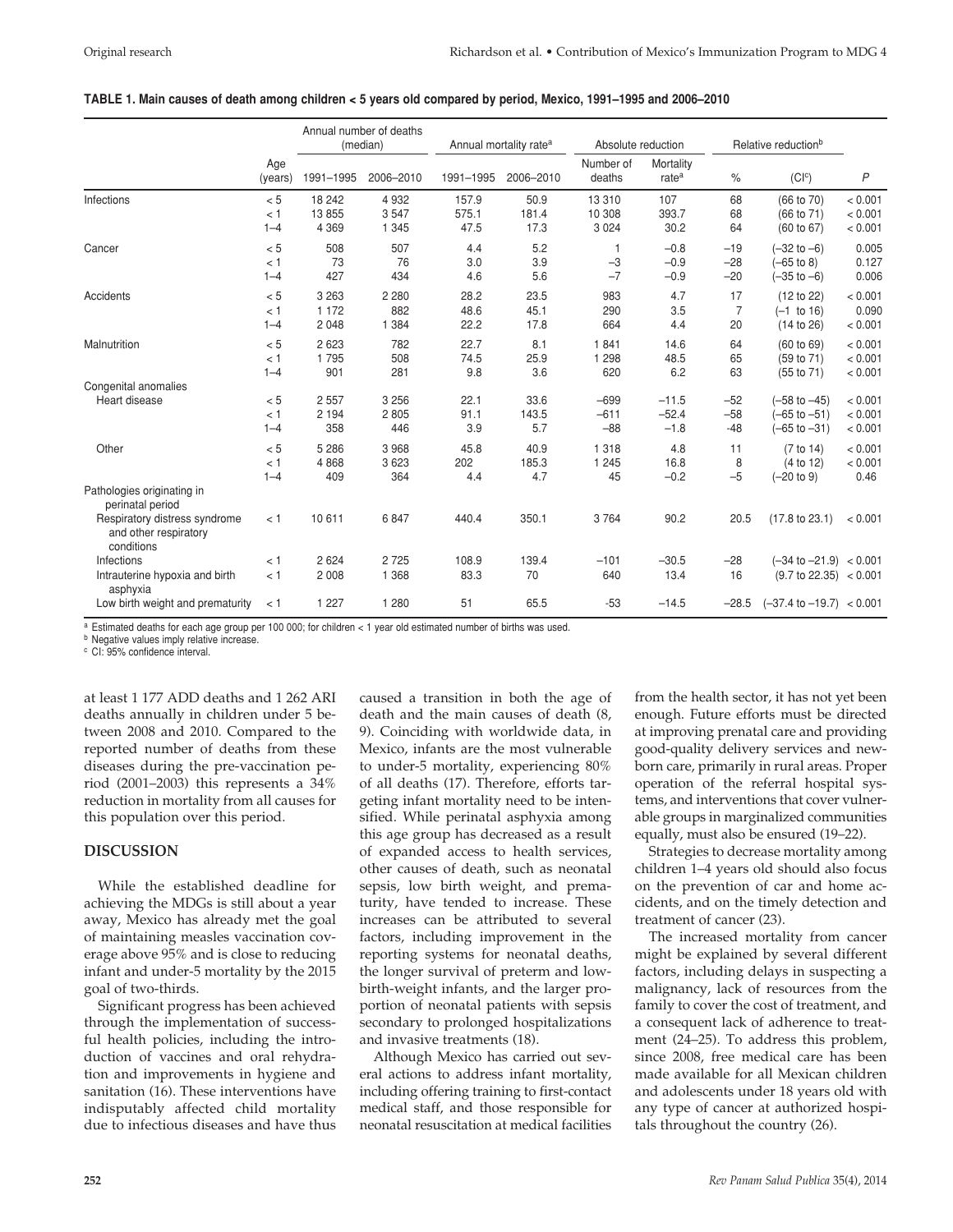#### **Figure 4. Main causes of death among infants (top) and children 1–4 years old (bottom), Mexico, 1990–2010<sup>a</sup>**



a Causes of death are grouped according to the Global Burden of Disease classification (12).

Along with scientific progress, the continuing redesigns of health policies have enriched all preventive health programs, especially the vaccination program. Over the years, this has made a significant contribution to increasing the survival of children under 5 years old while decreasing the leading infectious causes of death (27).

In the case of measles, a permanent vaccination program targeting children 1 and 6 years old and intensive campaigns among children, adolescents, and adults helped eliminate the endemic virus and have decreased deaths from the disease for more than 15 years (28). They also resulted in Mexico achieving the goal for the third MDG 4 indicator (> 95% coverage for anti-measles vaccinations in children 1 year old) (15, 29, 30).

Over the last 20 years, Mexico has experienced a 70% reduction in under-5 mortality due to meningitis. This achievement is attributed to child immunization with the Hib vaccine and the conjugated pneumococcal vaccine. The impact of these vaccines on meningitis mortality has been reported previously in other countries (31–34) as well as nationally (35).

Two more success stories related to Mexico's immunization program are the reduction in deaths from both ADD and ARI. The implementation of Mexico's Clean Water Program (*Programa de Agua Limpia*) in 1991 and the introduction of oral rehydration salts in 1984 had helped prevent approximately 60% of deaths due to ADDs, but the speed of mortality reduction decreased gradually, reaching a plateau in 2000–2005, so new strategies were required (17, 36–38). The subsequent universalization of the rotavirus vaccine reduced mortality due to ADDs by an additional 46% (95% CI: 42–50) over a very short period, as reported by Richardson et al. (39, 40). In addition, as reported in an unpublished draft by Richardson and collaborators, $2$  the introduction of influenza and pneumococcal vaccines reduced mortality from pneumonia for children 0–11 months and

12–23 months by 38% and 19% on average respectively (Wilcoxon rank-sum test;  $P < 0.001$  and 0.012 respectively). Unfortunately, these decreases are less than those seen in other countries (41). However, the influenza vaccine has been shown to be effective in preventing death from this virus during outbreaks (42).

#### **Limitations**

This study had some limitations, including the use of an ecological approach in the analysis, and the fact that the data sources consisted of information systems that may have been subject to underreporting and classification error. In addition, other factors that could have influenced mortality rates, such as changes in health care accessibility, infrastructure, sanitation, and the implementation of specific health programs (vitamin A supplementation, vector control, etc.), were not considered.

#### **Conclusions**

After the introduction of new vaccines such as influenza, pneumococcus, Hib, and rotavirus in Mexico's immunization schedule, a 34% reduction in overall under-5 mortality was observed, compared to the pre-vaccine era. These data suggest that Mexico's Universal Immunization Program has contributed to progress in reaching the MDG 4 target. To continue this progress, it is imperative to enhance efforts to improve vaccination coverage; achieve timely and complete childhood immunization schedules; and continue increasing the number of immunogens included in the UIP, based on scientific and cost-effectiveness evidence. Mexico's immunization program is an encouraging example of success. The authors urge all countries, international organizations, and donors to 1) help strengthen the immunization systems of poorer nations and 2) support the introduction of new vaccines.

**Acknowledgments.** The authors thank Mathuram Santosham, Director of both the Health Systems Program and the Center for American Indian Health at the Johns Hopkins Bloomberg School of Public Health (Baltimore, Maryland, USA), for his wise advice and editorial help.

**Conflicts of interest.** None.

<sup>2</sup> Richardson V, Esparza-Aguilar M, Bautista-Márquez A, Taylor TH Jr, Whitney CG. Early impact of influenza and pneumococcal vaccines on mortality due to pneumonia and influenza in children under five years of age in Mexico. 2013 Feb 1. Mexico City: Centro Nacional para la Salud de la Infancia y la Adolescencia. Unpublished author manuscript.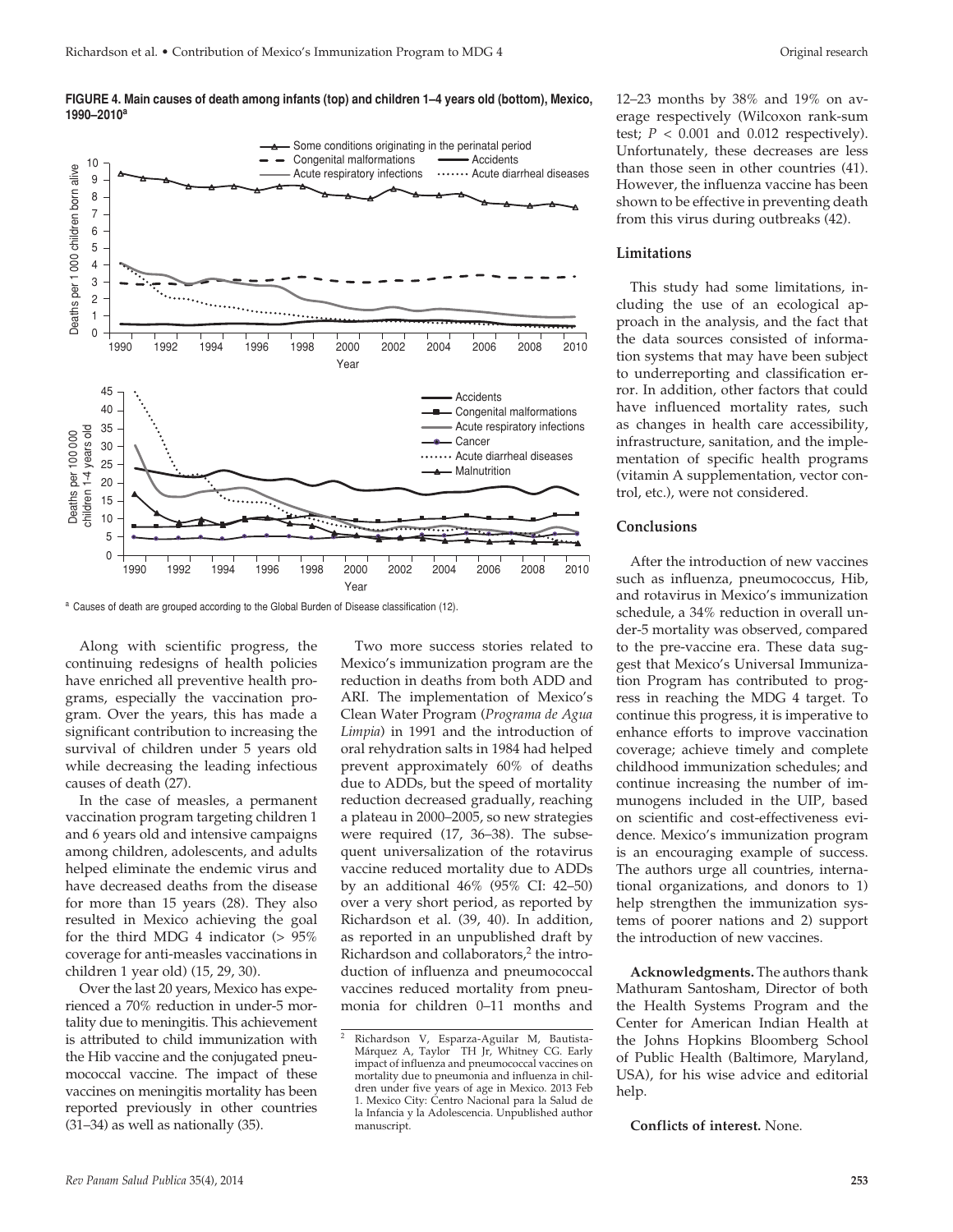#### **REFERENCES**

- 1. United Nations. United Nations Millennium Declaration, General Assembly resolution A/ RES/55/2. New York: UN; 2000.
- 2. United Nations. The Millennium Development Goals Report 2011. New York: UN; 2011.
- 3. United Nations. The Millennium Development Goals Report 2011. Addendum, Goal 4: Reduce child mortality. New York: UN; 2010. Available from: http://mdgs.un.org/unsd/ mdg/Resources/Static/Products/Progress 2011/11-31339%20(E)%20MDG%20Re port%202011\_HR\_4%20Addendum%20NEW. pdf Accessed on 24 September 2012.
- 4. Black RE, Cousens S, Johnson HL, Lawn JE, Rudan I, Bassani DG, et al. Global, regional, and national causes of child mortality in 2008: a systematic analysis. Lancet. 2010;375(9730):1969–87.
- 5. Sepúlveda J, Bustreo F, Tapia R, Rivera J, Lozano R, Oláiz G, et al. Improvement of child survival in Mexico: the diagonal approach. Lancet. 2006;368(9551):2017–27.
- 6. Santos JI. El Programa Nacional de Vacunación: orgullo de México. Rev Fac Med UNAM. 2002;45(3):142–53.
- 7. Consejo Nacional de Vacunación (MX). Manual de vacunación 2008–2009. Mexico City: Centro Nacional para la Salud de la Infancia y la Adolescencia, Secretaria de Salud; 2008.
- 8. Santos Preciado JI. Nuevo esquema de vacunación en México. Salud Publica Mex. 1999;41(1):1–2.
- 9. Santos JI, Nakamura MA, Godoy MV, Kuri P, Lucas CA, Conyer RT. Measles in Mexico, 1941–2001: interruption of endemic transmission and lessons learned. J Infect Dis. 2004;189 Suppl 1:S243–50.
- 10. Secretaría de Salud, Subsecretaría de Prevención y Promoción de la Salud (MX). Programa de acción específico 2007–2012: prevención de la mortalidad infantil. 1st ed. Mexico City: Secretaría de Salud; 2008. Available from: http:// www.censia.salud.gob.mx/descargas/ infancia/pronaremi.pdf Accessed on 27 September 2012.
- 11. Secretaría de Salud, Dirección General de Información en Salud (MX). Defunciones cifras oficiales definitivas: 1998–2012 INEGI/SS [Internet]. Mexico City: Secretaría de Salud; 2012. Available from: http://pda.salud.gob. mx/cubos/ Accessed on 4 November 2012.
- 12. Murray CJL, Lopez AD, editors. The global burden of disease: a comprehensive assessment of mortality and disability from diseases, injuries, and risk factors in 1990 and projected to 2020. Boston: Harvard School of Public Health; 1996.
- 13. World Health Organization. International Statistical Classification of Diseases and Related Health Problems, 10th rev. ed. Geneva: WHO; 1992.
- 14. United Nations. Indicadores para el seguimiento de los objetivos de desarrollo del milenio. New York: UN; 2006.
- 15. World Health Organization; United Nations Children's Fund. immunization summary: a statistical reference containing data through 2009 (the 2011 edition). New York: UNICEF; 2011. Available from: www.childinfo.org/

files/32775\_UNICEF.pdf Accessed on 24 September 2012.

- 16. Fuentes R, Montes A. Mexico and the Millennium Development Goals at the subnational level. J Hum Dev. 2004;5(1):97–120.
- 17. Cerón-Mireles P, Reyes-Zapata H, Bobadilla-Fernández JL. Causas de muerte perinatal en instituciones de salud de la ciudad de México. Bol Med Hosp Infant Mex. 1991;48(11):785–92.
- 18. Tapia-Rombo CA, Cortés-Sauza J, Saucedo-Zavala VJ, Cuevas-Urióstegui ML. Posibles factores de riesgo que influyen en la mortalidad por sepsis neonatal. Gac Med Mex. 2006;142(4):283–9.
- 19. Bryce J, el Arifeen S, Pariyo G, Lanata C, Gwatkin D, Habicht JP, et al. Reducing child mortality: can public health deliver? Lancet. 2003;362(9378):159–64.
- 20. González-Pérez GJ, Vega-López MG, Cabrera-Pivaral CE, Romero-Valle S, Vega-López A. Contexto demográfico, desigualdad social e inequidad en salud de la niñez en México. Rev Salud Publica (Bogota). 2011;13(1):41–53.
- 21. Rowley DL, Hogan V. Disparities in infant mortality and effective, equitable care: are infants suffering from benign neglect? Annu Rev Public Health. 2012;33:75–87.
- 22. Medina-Gómez OS, López-Arellano O. Asociación de los tipos de carencia y grado de desarrollo humano con la mortalidad infantil en México, 2008. Cad Saude Publica. 2011;27(8):1603–10.
- 23. Rodríguez-Hernández JM, Campuzano-Rincón JC, Híjar M. Comparación de datos sobre mortalidad por atropellamientos en la Ciudad de México: ¿se han presentado cambios en una década? Salud Publica Mex. 2011;53(4):320–8.
- 24. Abdullaev FI, Rivera-Luna R, Roitenburd-Belacortu V, Espinosa-Aguirre J. Pattern of childhood cancer mortality in Mexico. Arch Med Res. 2000;31(5):526–31.
- 25. Rivera-Luna R, Cardenas-Cardos R, Martínez-Avalos A, Leal-Leal C, Olaya-Vargas A, Castellanos-Toledo A, et al. Childhood cancer in a developing nation. J Clin Oncol. 2007;25(10):1300–1.
- 26. Rivera-Luna R, Correa-González C, Altamirano-Alvarez E, Sánchez-Zubieta F, Cárdenas-Cardós R, Escamilla-Asian G, et al. Incidence of childhood cancer among Mexican children registered under a public medical insurance program. Int J Cancer. 2013;132(7):1646–50.
- 27. Lantto M, Renko M, Uhari M. Changes in infectious disease mortality in children during the past three decades. Pediatr Infect Dis J. 2013;32(9):e355–9.
- 28. Santos JI, Nakamura MA, Godoy MV, Kuri P, Lucas CA, Conyer RT. Measles in Mexico, 1941–2001: interruption of endemic transmission and lessons learned. J Infect Dis. 2004;189 Suppl 1:S243–50.
- 29. Centers for Disease Control and Prevention. Progress toward measles elimination—region of the Americas, 2002–2003. MMWR Morb Mortal Wkly Rep. 2004;53(14):304–6.
- 30. Cutts FT, Lessler J, Metcalf CJ. Measles elimination: progress, challenges and implica-

tions for rubella control. Expert Rev Vaccines. 2013;12(8):917–32.

- 31. Collins S, Ramsay M, Campbell H, Slack MP, Ladhani SN. Invasive Haemophilus influenzae type b disease in England and Wales: who is at risk after 2 decades of routine childhood vaccination? Clin Infect Dis. 2013;57(12):1715–21.
- 32. Kowalsky RH, Jaffe DM. Bacterial meningitis post-PCV7: declining incidence and treatment. Pediatr Emerg Care. 2013;29(6):758–66.
- 33. Howie SR, Oluwalana C, Secka O, Scott S, Ideh RC, Ebruke BE, et al. The effectiveness of conjugate Haemophilus influenzae type B vaccine in The Gambia 14 years after introduction. Clin Infect Dis. 2013;57(11):1527–34. doi: 10.1093/cid/cit598.
- 34. Stockmann C, Ampofo K, Byington CL, Filloux F, Hersh AL, Blaschke AJ, et al. Pneumococcal meningitis in children: epidemiology, serotypes, and outcomes from 1997–2010 in Utah. Pediatrics. 2013;132(3):421–8. doi: 10.1542/peds.2013-0621.
- 35. Franco-Paredes C, Lammoglia L, Hernández I, Santos-Preciado JI. Epidemiology and outcomes of bacterial meningitis in Mexican children: 10-year experience (1993–2003). Int J Infect Dis. 2008;12(4):380–6.
- 36. Dohi-Fujii B, Godoy-Olvera LM, Durazo-Ortíz J. Terapia de hidratación oral: análisis de resultados e impacto en la hospitalización y mortalidad de ninos con diarrea. Bol Med Hosp Infant Mex. 1993;50(11):797–802.
- 37. Gutiérrez G, Tapia-Conyer R, Guiscafré H, Reyes H, Martínez H, Kumate J. Impact of oral rehydration and selected public health interventions on reduction of mortality from childhood diarrhoeal diseases in Mexico. Bull World Health Organ. 1996;74(2):189–97.
- 38. Victora CG, Bryce J, Fontaine O, Monasch R. Reducing deaths from diarrhoea through oral rehydration therapy. Bull World Health Organ. 2000;78(10):1246–55.
- 39. Richardson V, Parashar U, Patel M. Childhood diarrhea deaths after rotavirus vaccination in Mexico. N Engl J Med. 2011;365(8):772–3.
- 40. Gastañaduy PA, Sánchez-Uribe E, Esparza-Aguilar M, Desai R, Parashar UD, Patel M, et al. Effect of rotavirus vaccine on diarrhea mortality in different socioeconomic regions of Mexico. Pediatrics. 2013;131(4):e1115–20.
- 41. Simonsen L, Taylor RJ, Young-Xu Y, Haber M, May L, Klugman KP. Impact of pneumococcal conjugate vaccination of infants on pneumonia and influenza hospitalization and mortality in all age groups in the United States. MBio. 2011;2(1):e00309–10.
- 42. Valdespino-Gomez JL, Garcia-Garcia L, de León-Rosales SP. Vaccines against influenza A (H1N1) pandemic. Arch Med Res. 2009;40(8):693–704.

Manuscript submitted 11 February 2013. Revised version accepted for publication on 11 February 2014.